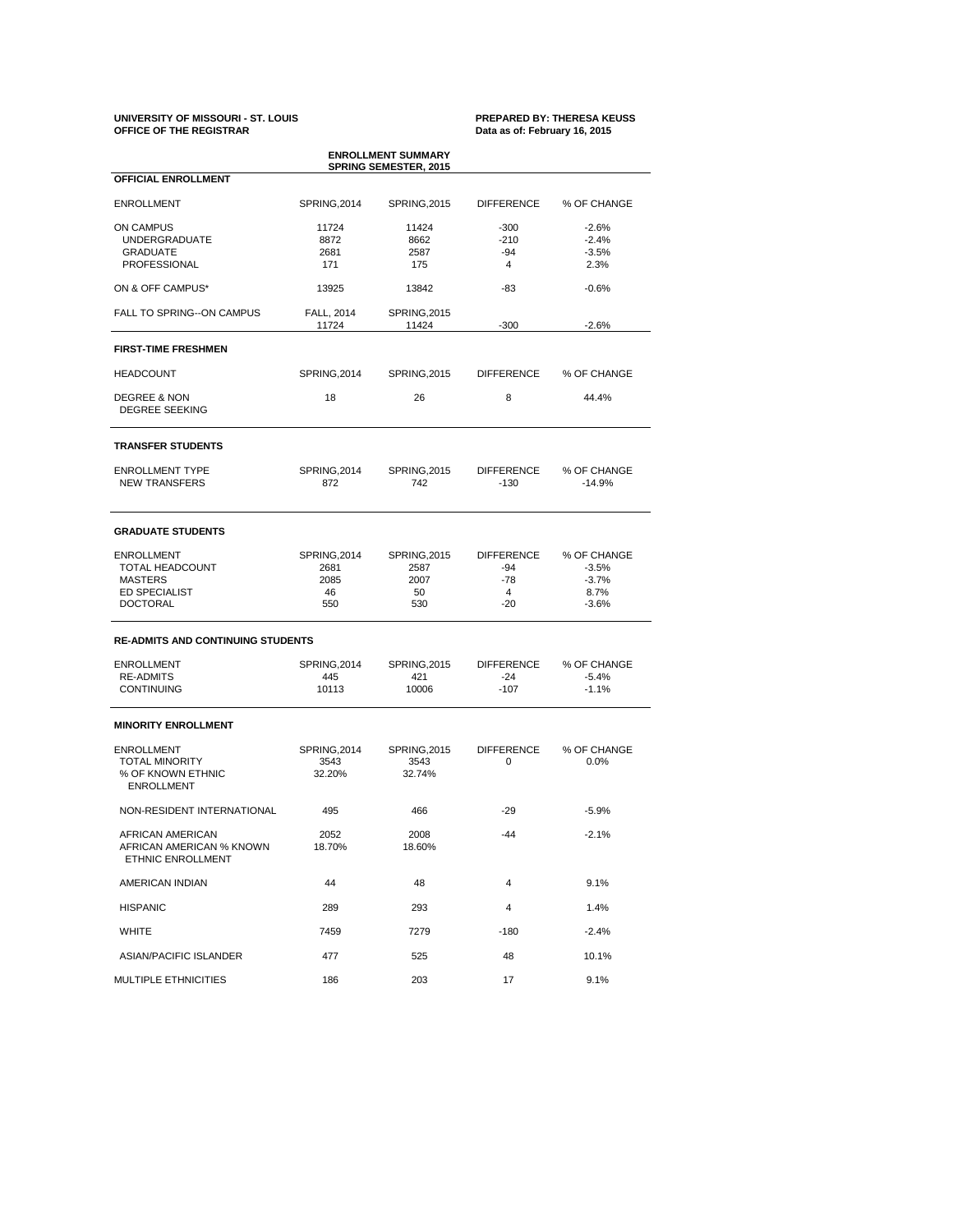#### **ENROLLMENT SUMMARY - continued**

#### **GENDER ENROLLMENT**

| <b>WOMEN</b>                                  | SPRING, 2014 | <b>SPRING, 2015</b> | <b>DIFFERENCE</b> | % OF CHANGE |  |  |  |  |
|-----------------------------------------------|--------------|---------------------|-------------------|-------------|--|--|--|--|
| <b>UNDERGRADUATE</b>                          | 5048         | 4903                | $-145$            | $-2.9%$     |  |  |  |  |
| <b>GRADUATE</b>                               | 1787         | 1696                | $-91$             | $-5.1%$     |  |  |  |  |
| <b>PROFESSIONAL</b>                           | 113          | 107                 | $-6$              | $-5.3%$     |  |  |  |  |
| TOTAL                                         | 6948         | 6706                | $-242$            | $-3.5%$     |  |  |  |  |
| <b>MEN</b>                                    | SPRING, 2014 | <b>SPRING, 2015</b> | <b>DIFFERENCE</b> | % OF CHANGE |  |  |  |  |
| <b>UNDERGRADUATE</b>                          | 3824         | 3759                | $-65$             | $-1.7%$     |  |  |  |  |
| <b>GRADUATE</b>                               | 894          | 891                 | $-3$              | $-0.3%$     |  |  |  |  |
| <b>PROFESSIONAL</b>                           | 58           | 68                  | 10                | 17.2%       |  |  |  |  |
| <b>TOTAL</b>                                  | 4776         | 4718                | $-58$             | $-1.2%$     |  |  |  |  |
| PERCENT OF TOTAL ENROLLMENT                   | SPRING, 2014 | <b>SPRING, 2015</b> | <b>DIFFERENCE</b> | % OF CHANGE |  |  |  |  |
| <b>WOMEN</b>                                  | 59%          | 59%                 | 0%                | 0.0%        |  |  |  |  |
| <b>MEN</b>                                    | 41%          | 41%                 | 0%                | 0.0%        |  |  |  |  |
| <b>CREDIT HOURS AND FULL-TIME EQUIVALENCY</b> |              |                     |                   |             |  |  |  |  |
| <b>CREDIT HOURS</b>                           | SPRING, 2014 | <b>SPRING, 2015</b> | <b>DIFFERENCE</b> | % OF CHANGE |  |  |  |  |
| <b>ON CAMPUS</b>                              | 116420       | 114093              | $-2327$           | $-2.0%$     |  |  |  |  |
| <b>RESIDENCE CENTERS</b>                      | 2656         | 2466                | $-190$            | $-7.2%$     |  |  |  |  |
| <b>VIDEO CREDIT</b>                           | 0            | $\mathbf 0$         | $\mathbf 0$       | <b>NA</b>   |  |  |  |  |
| ON CAMPUS TOTAL                               | 119076       | 116559              | $-2517$           | $-2.1%$     |  |  |  |  |
| FULL-TIME EQUIVALENCY                         | SPRING, 2014 | <b>SPRING, 2015</b> | <b>DIFFERENCE</b> | % OF CHANGE |  |  |  |  |
| <b>ON CAMPUS</b>                              | 8100.7       | 7938.5              | $-162.2$          | $-2.0%$     |  |  |  |  |
| <b>FULL-TIME STATUS</b>                       | SPRING, 2014 | <b>SPRING, 2015</b> | <b>DIFFERENCE</b> | % OF CHANGE |  |  |  |  |
| <b>WOMEN</b>                                  | 3775         | 3734                | $-41$             | $-1.1%$     |  |  |  |  |
| <b>MEN</b>                                    | 2784         | 2695                | $-89$             | $-3.2%$     |  |  |  |  |
| PART-TIME STATUS                              | SPRING, 2014 | <b>SPRING, 2015</b> | <b>DIFFERENCE</b> | % OF CHANGE |  |  |  |  |
| <b>WOMEN</b>                                  | 3173         | 2972                | $-201$            | $-6.3%$     |  |  |  |  |
| <b>MEN</b>                                    | 1992         | 2023                | 31                | 1.6%        |  |  |  |  |